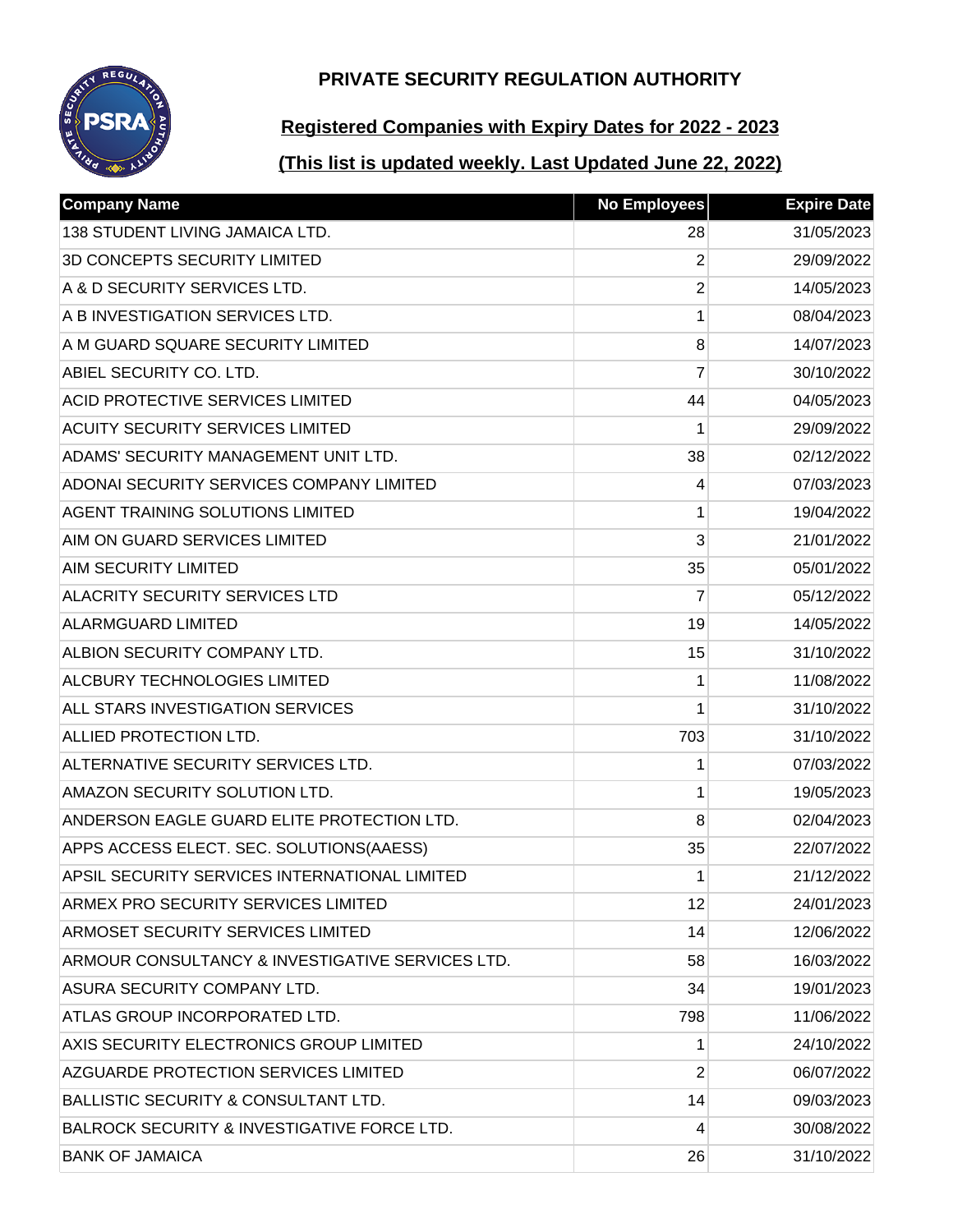# **REGU**

## **PRIVATE SECURITY REGULATION AUTHORITY**

# **Registered Companies with Expiry Dates for 2022 - 2023**

| <b>Company Name</b>                                      | <b>No Employees</b> | <b>Expire Date</b> |
|----------------------------------------------------------|---------------------|--------------------|
| BANK OF NOVA SCOTIA JAMAICA LIMITED                      | 9                   | 31/03/2023         |
| BEEZ HIVE SECURITY LIMITED                               | 1                   | 28/06/2022         |
| BERNIE MAC'S SECURITY & CONSULTING LIMITED               | 1                   | 01/03/2022         |
| BERYLLIUM LTD.                                           | 18                  | 15/07/2022         |
| <b>BINOC VISIONS INVESTIGATIONS LTD.</b>                 | 5                   | 30/06/2022         |
| <b>BLACK ARMOR SECURITY SERVICES LIMITED</b>             | 1                   | 18/04/2022         |
| BLACK-FORCE PROTECTION SECURITY SERVICES CO. LTD.        | 1                   | 10/04/2023         |
| BORDER PATROL SECURITY COMPANY LTD.                      | 34                  | 30/06/2022         |
| <b>BRIDGEWICK SECURITY CONSULTANTS LIMITED</b>           | $\overline{2}$      | 17/07/2022         |
| BUILD WEST CONSTRUCTION AND SECURITY COMPANY LIMITED     | 4                   | 27/11/2022         |
| <b>BUNKER SECURITY &amp; PROTECTION LIMITED</b>          | 21                  | 31/01/2023         |
| <b>BUSH CAY WEST LIMITED</b>                             | 4                   | 10/03/2023         |
| <b>BUXTER PROTECTION LIMITED</b>                         | 1                   | 25/06/2022         |
| <b>CARDINAL POINTS SECURITY LIMITED</b>                  | 1                   | 10/02/2023         |
| CES SQUAD SECURITY & SERVICES LIMITED                    | 1                   | 23/03/2023         |
| CHAMPION INDUSTRIAL EQUIPMENT & SUPPLIES LTD.            | 7                   | 31/03/2022         |
| CHE SECURITY LTD.                                        | 12                  | 17/12/2022         |
| CINEMAX SECURITY COMPANY LTD.                            | $\overline{2}$      | 30/06/2022         |
| <b>CLASSIC PROTECTION &amp; SECURITY COMPANY LIMITED</b> | 5                   | 31/03/2023         |
| CLOSEPROTEC SECURITY INTELLIGENCE CONSULTANCY LTD.       | $\overline{2}$      | 28/05/2023         |
| CMS PROTECTIVE SERVICES LIMITED                          | 1                   | 14/07/2022         |
| <b>COMFORT SECURITY SERVICES LTD.</b>                    | 3                   | 12/08/2022         |
| CONTAX 360 BPO SOLUTIONS INC.                            | 8                   | 19/07/2022         |
| <b>CONTROL SOLUTIONS LTD.</b>                            | 14                  | 12/08/2022         |
| <b>COURAGE SECURITY SERVICES LTD.</b>                    | 3                   | 09/04/2023         |
| CR SECURE PROTECTION LIMITED                             | 7                   | 17/06/2022         |
| CRIME TARGET SECURITY COMPANY LTD.                       | 4                   | 29/10/2022         |
| CRIMEX CORPORATION LTD.                                  | 3                   | 01/04/2023         |
| D.TAC SECURITY COMPANY LTD.                              | 5                   | 09/03/2023         |
| DATA-CAP PROCESSING LTD.                                 | 9                   | 30/06/2023         |
| DECOY RESOURCE MANAGEMENT LIMITED                        | 7                   | 16/02/2023         |
| <b>DELTA SHIELD COMPANY LIMITED</b>                      | 1                   | 08/09/2022         |
| DELTA SIXTEEN SECURITY SERVICE LIMITED                   | 5                   | 29/06/2022         |
| DEVNEWROK SECURITY COMPANY LTD.                          | 23                  | 21/09/2022         |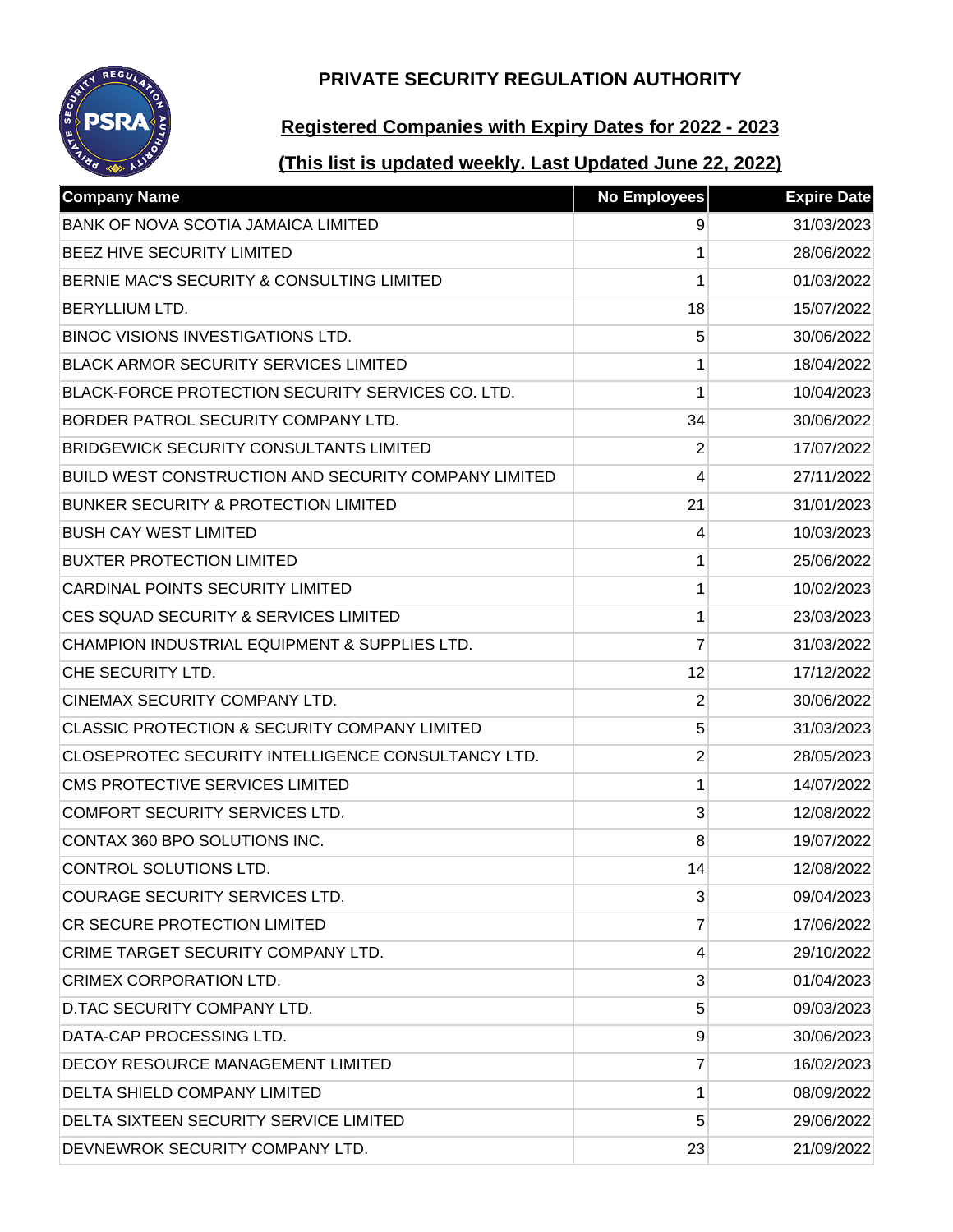

# **Registered Companies with Expiry Dates for 2022 - 2023**

| <b>Company Name</b>                                                 | <b>No Employees</b> | <b>Expire Date</b> |
|---------------------------------------------------------------------|---------------------|--------------------|
| <b>DIGIVIEW SECURITY LTD.</b>                                       | 1                   | 27/06/2022         |
| DUAL PROTECTIVE SECURITY SERVICES LIMITED                           | 12                  | 15/01/2023         |
| DURO INVESTIGATION AGENCY LTD.                                      | 1                   | 30/10/2022         |
| <b>EAGLE 7 SERVICES LIMITED</b>                                     | 4                   | 10/12/2022         |
| EAGLENET SECURITY COMPANY LIMITED                                   | 2                   | 08/09/2022         |
| EAST S.W.A.T. SECURITY SERVICES LTD.                                | 6                   | 13/05/2022         |
| ECLECTIC SECURITY SERVICES LTD.                                     | 116                 | 01/11/2022         |
| <b>EXCEL SECURITY SERVICES LTD.</b>                                 | 31                  | 01/10/2022         |
| EXCLUSIVE HOSPITALITY SECURITY & PROPERTY MANAGEMENT<br>LTD.        | 50                  | 24/03/2022         |
| EXECUTIVE SECURITY MANAGEMENT & ADMINISTRATION LTD                  | 3                   | 17/01/2023         |
| <b>EYE MAX SECURITY</b>                                             | 1                   | 04/01/2023         |
| FEARCE SECURITY SERVICE LTD.                                        | 8                   | 26/05/2022         |
| FIESTA JAMAICA LTD.                                                 | 24                  | 10/03/2022         |
| <b>FIRST GUARD LIMITED</b>                                          | 1                   | 20/01/2022         |
| <b>FOURTEEN FORTY PROTECTION LIMITED</b>                            | 1                   | 18/05/2023         |
| <b>G CLAMP PROTECTION LIMITED</b>                                   | 1                   | 08/09/2022         |
| <b>GANAN SECURITY SERVICES COMPANY LIMITED</b>                      | $\overline{2}$      | 29/01/2023         |
| <b>GARGON SECURITY FORCE LIMITED</b>                                | 3                   | 05/05/2023         |
| <b>GLOBAL INTEGRITY SERVICES LTD.</b>                               | 1                   | 30/06/2023         |
| <b>GMC ARMED GUARDS LIMITED</b>                                     | 2                   | 28/09/2022         |
| <b>GRADIENT SECURITY AND TRAINING SOLUTIONS</b>                     | 3                   | 29/06/2022         |
| <b>GUARDSMAN ALARMS</b>                                             | 3                   | 31/07/2023         |
| <b>GUARDSMAN GROUP (HRM) LTD.</b>                                   | 10                  | 22/02/2023         |
| <b>GUARDSMAN LTD.</b>                                               | 3,113               | 31/10/2022         |
| <b>GUARDSMAN SECURITY LTD.</b>                                      | 76                  | 05/02/2022         |
| <b>GYD SECURITY LIMITED</b>                                         | 121                 | 20/06/2022         |
| HARD TARGET SECURITY & INVESTIGATION COMPANY LTD                    | 6                   | 31/10/2022         |
| HAWKEYE ELECTRONIC SECURITY LTD.                                    | 193                 | 31/10/2022         |
| HIGH VOLTAGE SECURITY LTD.                                          | 1                   | 09/12/2022         |
| HILMOBAY RESORT LIMITED DBA HILTON ROSE HALL RESORT &<br><b>SPA</b> | 22                  | 07/04/2022         |
| <b>HOJAPI LIMITED</b>                                               | 17                  | 06/07/2022         |
| <b>INHOUSE HOTELS LTD.</b>                                          | 13                  | 31/01/2023         |
| INSTITUTE OF PROTECTIVE & SECURITY SERVICES LIMITED                 | 4                   | 12/01/2023         |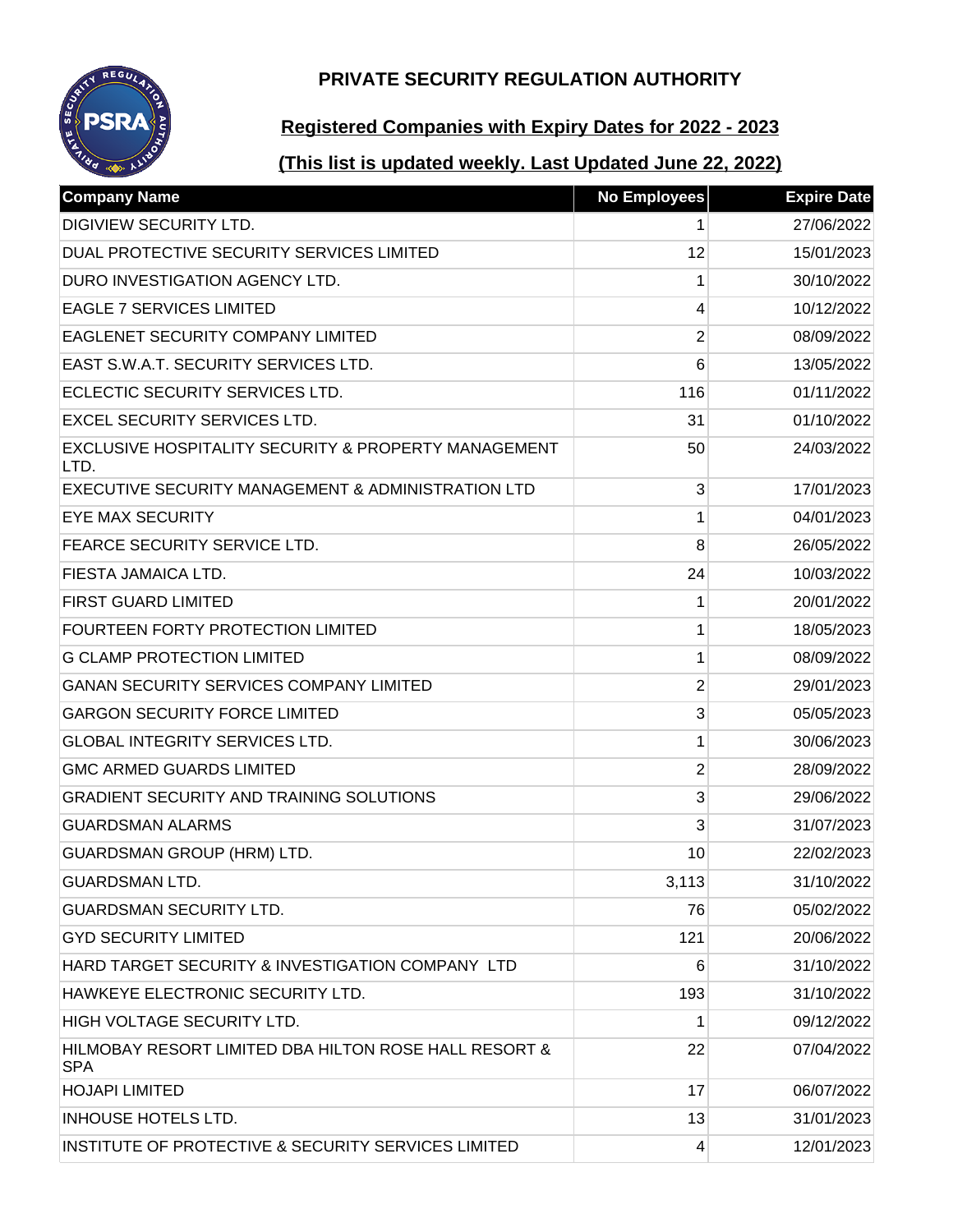

# **Registered Companies with Expiry Dates for 2022 - 2023**

| <b>Company Name</b>                                                                                  | <b>No Employees</b> | <b>Expire Date</b> |
|------------------------------------------------------------------------------------------------------|---------------------|--------------------|
| <b>INTERGLOBAL GUARDPRO SERVICES</b>                                                                 | 2                   | 22/12/2022         |
| ION SECURITY SERVICES                                                                                | 1                   | 08/06/2023         |
| <b>ISLAND ADVANCE PROTECTION &amp; SECURITY TRAINING GROUP OF</b><br><b>COMPANIES LIMITED (IAPS)</b> | 5                   | 06/07/2022         |
| <b>ISLAND ALERT SECURITY LTD.</b>                                                                    | 18                  | 07/03/2022         |
| ISS FORCE SECURITY SERVICES LTD.                                                                     | 18                  | 07/02/2023         |
| <b>JAKES HOLDINGS LTD.</b>                                                                           | 12                  | 14/04/2023         |
| JAMACTION SECURITY & PROTECTION COMPANY LIMITED                                                      | 23                  | 22/02/2023         |
| JAMAICA BROILERS GROUP LTD.                                                                          | 5                   | 27/10/2022         |
| JAMAICA COLLECTION & RECOVERY SERVICES LIMITED<br>(CONTRACT)                                         | 0                   | 07/03/2023         |
| JAMAICA COLLECTION & RECOVERY SERVICES LIMITED (P.I.)                                                | 3                   | 10/12/2022         |
| <b>JAMAICA RAILWAY CORPORATION</b>                                                                   | 18                  | 31/10/2022         |
| <b>JJ'S SECURITY LTD.</b>                                                                            | 3                   | 09/05/2022         |
| <b>JR SECURITY COMPANY LTD.</b>                                                                      | 22                  | 14/05/2023         |
| K & A SECURITY SERVICE LTD.                                                                          | 13                  | 06/05/2023         |
| K & R KINGSHIELD SECURITY LIMITED                                                                    | 10                  | 02/05/2022         |
| K & S SECURITY COMPANY LIMITED                                                                       | 2                   | 16/04/2023         |
| K.C.D. SECURITY COMPANY LTD.                                                                         | 24                  | 31/10/2022         |
| KHROME SECURITY SERVICES LIMITED                                                                     | 36                  | 24/11/2022         |
| KINGALARM SERVICES LTD.                                                                              | 2,753               | 31/10/2022         |
| KNIGHTSMAN LTD.                                                                                      | 135                 | 30/04/2022         |
| KONSTANT SECURITY SOLUTIONS LIMITED                                                                  | 2                   | 20/07/2022         |
| <b>KSJL SECURITY PROTECTION SERVICES LTD.</b>                                                        | 18                  | 14/02/2023         |
| LAST RESORT DETECTIVE AGENCY LTD.                                                                    | 105                 | 31/01/2023         |
| LIFESHIELD PROTECTION SERVICES LTD.                                                                  | 16                  | 31/01/2023         |
| LONGPORT AVIATION JAMAICA LTD.                                                                       | 246                 | 21/04/2022         |
| MARINE GUARD PROTECTIVE SERVICES CO. LIMITED                                                         | 4                   | 27/05/2022         |
| <b>MARKSMAN LTD.</b>                                                                                 | 2,713               | 31/10/2022         |
| MCKAY SECURITY ARMOURED SERVICES LTD.                                                                | 54                  | 20/11/2022         |
| <b>MCKAY SECURITY SAFETY LIMITED</b>                                                                 | 39                  | 14/04/2022         |
| <b>MEGIDDON SECURITY ELITE</b>                                                                       | 1                   | 28/04/2022         |
| MELAN SECURITY SERVICES LTD.                                                                         | 17                  | 31/10/2022         |
| METHOD SECURITY LIMITED.                                                                             | 2                   | 28/09/2022         |
| METRODADE ELECTRONICS SECURITY CO. LIMITED                                                           | 34                  | 27/04/2022         |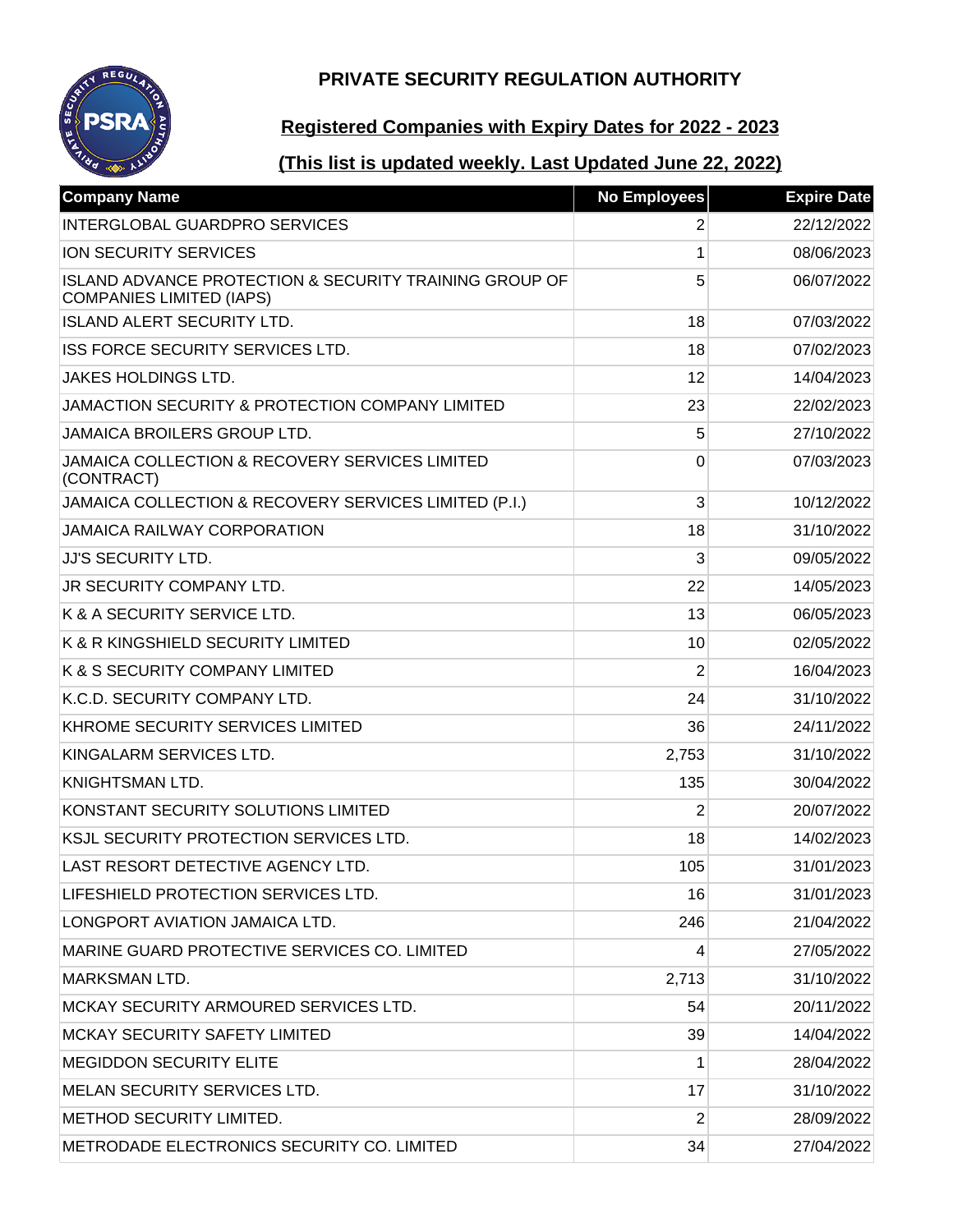

# **Registered Companies with Expiry Dates for 2022 - 2023**

| <b>Company Name</b>                                                     | <b>No Employees</b> | <b>Expire Date</b> |
|-------------------------------------------------------------------------|---------------------|--------------------|
| MICKWADE SECURITY SERVICES COMPANY LIMITED                              | 44                  | 09/04/2023         |
| MILEX SECURITY SERVICES LTD.                                            | 217                 | 31/10/2022         |
| MILLENIUM SECURITY LTD.                                                 | 57                  | 31/10/2022         |
| MITCHELL'S SECURITY CORPORATION LIMITED                                 | 1                   | 22/02/2023         |
| MODERN INVESTIGATION & SECURITY COMPANY LIMITED                         | 126                 | 30/06/2022         |
| MOUNT PLEASANT SECURITY SERVICES LIMITED                                | $\overline{7}$      | 08/01/2023         |
| <b>MZ HOLDINGS LTD.</b>                                                 | 345                 | 20/01/2023         |
| N.E.T.S. SECURITY SERVICES & COLLECTIONS AGENCY LTD.                    | 25                  | 05/02/2023         |
| NORMAL SECURITY SERVICES LTD.                                           | $\overline{7}$      | 30/06/2022         |
| NORTHERN CARIBBEAN UNIVERSITY                                           | 27                  | 04/05/2023         |
| ONPOINT TACTICAL AND SECURITY SERVICES LTD.                             | 5                   | 22/04/2022         |
| OPERADORA PALACE RESORT JA. LTD.                                        | 21                  | 10/02/2023         |
| <b>OVERTON PLAZA LTD.</b>                                               | 5                   | 31/10/2022         |
| P.A.L SECURITY SERVICES                                                 | 1                   | 08/03/2022         |
| P.D.B CUTTING EDGE SECURITY & TRAINING SERVICES LIMITED                 | 3                   | 25/05/2023         |
| PANZA SECURITY SERVICES LIMITED                                         | 3                   | 13/08/2022         |
| PARAMIL ELECTRONICS SECURITY SERVICES LIMITED                           | 32                  | 08/01/2023         |
| PIRANHA SECURITY RELIANCE LTD.                                          | 5                   | 30/04/2022         |
| PLAYA HALL JAMAICAN RESORT LTD.                                         | 6                   | 22/10/2022         |
| PORT MARLY LTD.                                                         | 28                  | 31/07/2022         |
| PORTS SECURITY CORPS LTD.                                               | 546                 | 15/09/2022         |
| POW PROTECTION AND SECURITY SERVICES COMPANY LIMITED                    | 5                   | 26/02/2023         |
| POWER PAC SECURITY SERVICES LTD.                                        | 12                  | 01/02/2023         |
| PRECISE & PROTECTIVE SECURITY SERVICES LIMITED                          | 8                   | 26/07/2022         |
| PREMIUM PREVENTION SECURITY COMPANY LIMITED                             | 8                   | 14/01/2023         |
| PRO PROTECTOR LIMITED                                                   | 4                   | 08/02/2022         |
| PROLIFIC SECURITY COMPANY LTD.                                          | 10                  | 16/04/2023         |
| <b>PROSEC PROTECTION SERVICES LIMITED</b>                               | 20                  | 21/11/2022         |
| PSALM SECURITY SERVICES LIMITED                                         | 1                   | 26/04/2023         |
| PYRAMID SECURITY, TRAINING AND INVESTIGATION SERVICES<br><b>LIMITED</b> | 1                   | 16/11/2022         |
| <b>QUEST SECURITY SERVICES LTD.</b>                                     | 1,068               | 30/09/2022         |
| <b>RAMSES SECURITY</b>                                                  | 3                   | 08/02/2023         |
| RANGER PROTECTION & SECURITY COMPANY LTD.                               | 2,770               | 31/10/2022         |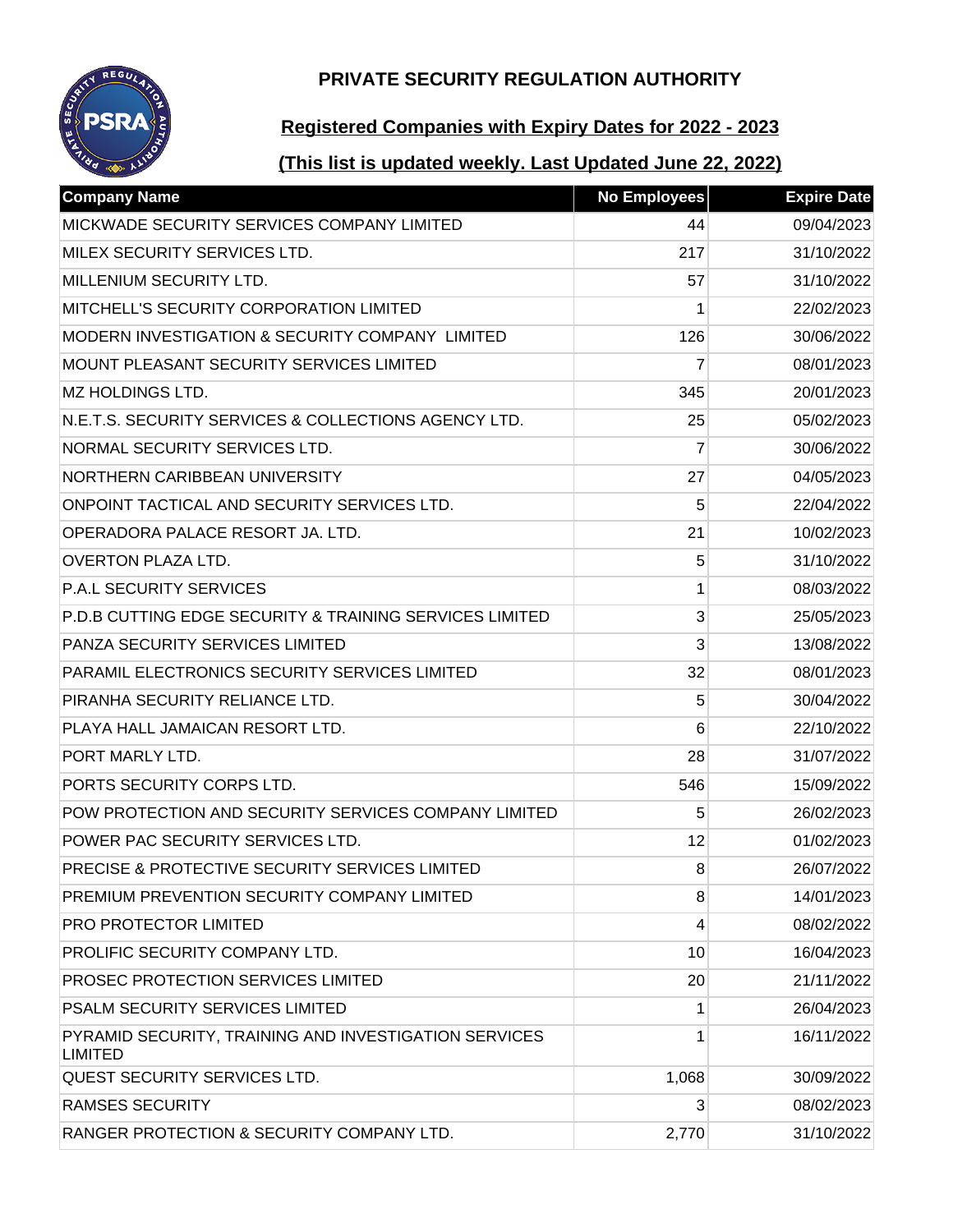

# **Registered Companies with Expiry Dates for 2022 - 2023**

| <b>Company Name</b>                                                                  | <b>No Employees</b> | <b>Expire Date</b> |
|--------------------------------------------------------------------------------------|---------------------|--------------------|
| REAL SECURITY AND CONSTRUCTION COMPANY LIMITED                                       | 1                   | 01/06/2023         |
| REINFORCEMENT AND ESCORT SECURITY SERVICES LIMITED                                   | 1                   | 10/04/2022         |
| <b>RESILIENT PROTECTIVE SERVICES &amp; INVESTIGATION</b>                             | 9                   | 13/07/2022         |
| <b>RETICLE LIMITED</b>                                                               | 1                   | 11/02/2023         |
| RIU JAMAICOTEL LIMITED                                                               | 52                  | 21/03/2023         |
| <b>RNAR ENTERPRISES</b>                                                              | 1                   | 14/12/2022         |
| ROCK SURVEILLANCE & SECURITY COMPANY LIMITED                                         | 15                  | 27/11/2022         |
| ROCKRIDGE GLOBAL LIMITED                                                             | 4                   | 17/02/2023         |
| ROSE HALL (DEVELOPMENTS) LTD.                                                        | $\overline{2}$      | 31/10/2022         |
| ROYALE MARINE SECURITY PROTECTION & TRAINING SERVICES<br>LTD.                        | 1                   | 01/12/2022         |
| SAFE HAVEN PROFESSIONAL SECURITY TRAINING &<br><b>INVESTIGATION SERVICES LIMITED</b> | 9                   | 28/08/2022         |
| SAFESIDE SECURITY & FIRE PREVENTION SERVICES LIMITED                                 | 22                  | 28/04/2022         |
| SANTA MARIA LTD/PROSPECT PLANTATION                                                  | 6                   | 31/03/2023         |
| <b>SECRETS RESORTS MONTEGO BAY</b>                                                   | 4                   | 07/03/2023         |
| SECURE SECURITY SERVS. (2013) LTD.                                                   | 72                  | 04/12/2022         |
| <b>SECURIPRO GROUP LIMITED</b>                                                       | 0                   | 01/12/2022         |
| <b>SECURIPRO LTD</b>                                                                 | 772                 | 15/05/2023         |
| SECURITY ADMINISTRATORS LTD.                                                         | 131                 | 31/10/2022         |
| SECURITY ADVISORY & MANAGEMENT SERVICES LIMITED<br>(CONTRACT)                        | 6                   | 31/10/2022         |
| SECURITY ADVISORY & MANAGEMENT SERVICES LIMITED (P.I.)                               | 1                   | 17/10/2022         |
| <b>SECURITY INNOVATIONS ELECTRONICS LTD</b>                                          | 82                  | 14/04/2022         |
| SENTRY SERVICES SECURITY COMPANY LIMITED                                             | 408                 | 31/10/2022         |
| SHALK ELECTRONIC SECURITY LIMITED                                                    | 203                 | 30/11/2022         |
| SHIELDS CRIME & SECURITY CONSULTANTS LIMITED                                         | 20                  | 30/07/2022         |
| SHIELDS CRIME & SECURITY CONSULTANTS LTD (P.I.)                                      | 2                   | 19/12/2022         |
| SIGNUM INVESTIGATIONS & PROTECTIVE SERVICES                                          | $\overline{2}$      | 30/03/2023         |
| SINCLAIR SECURITY SERVICES LIMITED                                                   | 1                   | 06/12/2022         |
| SIX PATHS SECURITY CONSULTANCY LIMITED                                               | 1                   | 27/11/2022         |
| SOLUTION FOCUS SECURITY SERVICES LTD.                                                | 8                   | 17/08/2022         |
| SOVEREIGN KNIGHTHOOD LIMITED                                                         | 1                   | 12/04/2023         |
| <b>STANCHION SECURITY SERVICE</b>                                                    | 1                   | 15/11/2022         |
| STAR ONE PROTECTION COMPANY LTD.                                                     | 9                   | 26/05/2022         |
| STARGUARD SUPER SECURITY SERVICES                                                    | 1                   | 01/12/2022         |